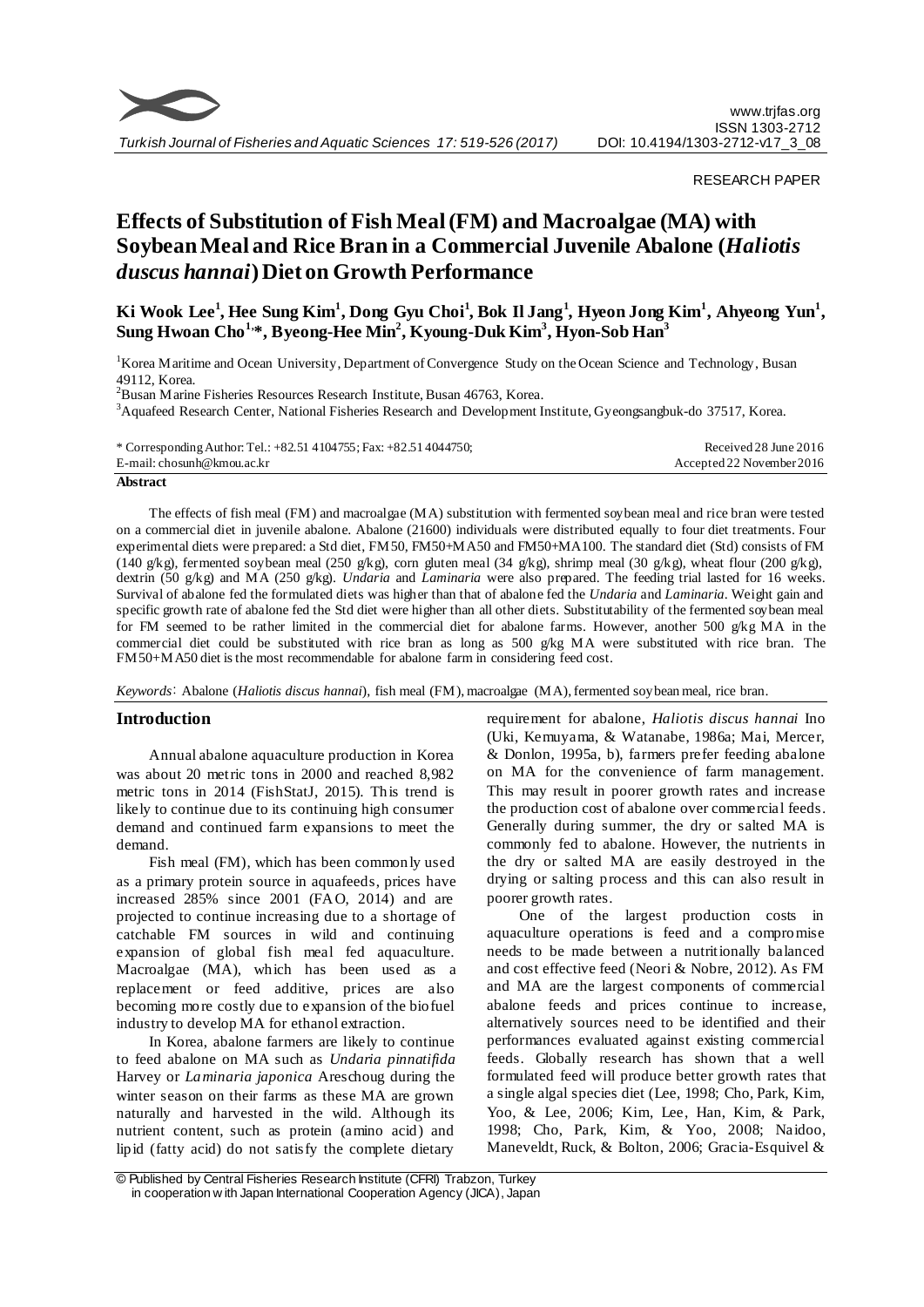Felbeck, 2009; Dang, Li, Speck, & Benkendorff, 2011; Kim *et al*., 2015; Myung *et al*., 2016).

Studies by Uki, Kemuyama, & Watanabe (1985a, b, 1986a) have shown that plant protein (soybean and cottonseed meal) are good alternative sources for casein, and can produce the best weight gain of abalone, *H. discus hannai*, compared to other plant proteins tested (Lee, Yun, & Hur, 1998). Cho *et al*. (2008) also reported that growth of abalone fed a combined fish and soybean meal diet or a combined fish, soybean and crustacean meal diet was comparable to that of abalone fed a casein-basal diet. In addition, FM at 350 g/kg could be completely replaced with soybean meal at 580 g/kg with an additional 5 g/kg methionine supplementation, as it is lacking in the plant protein source (Cho, 2010). Therefore, soybean meal seems to be a promising alternative protein source for FM in abalone feed.

Fermentation of soybean meal increases protein content, eliminates trypsin inhibitors, and reduces peptide size (Hong, Lee, & Kim, 2004; Kook, Cho, Hong, & Park, 2014). Dietary inclusion of fermented plant protein sources, such as soybean and cottonseed meals also produced a promising effect on performance of Nile tilapia, *Oreochromis niloticus* Linne and black sea bream, *Acanthopagrus schlegeli* Bleeker (Lim & Lee, 2011; Zhou *et al*., 2011). A study by Kim *et al*. (2015) on abalone, *H. discus*  Reeve revealed that 1000 g/kg substitution of *L*. *japonica* with rice bran, [an agriculture byproduct and rich in the nutrients such as crude protein and vitamins (Gao, Kaneko, Hirata, Toorisaka, & Hano, 2008)], at 200 g/kg in the diet was successful in terms of abalone weight gain. However, the work needed to be trialed under commercial farm conditions.

The aim of this paper is to investigate the substitution effect of FM and MA with fermented soybean meal and rice bran in commercial abalone diet on growth performance of juvenile abalone at commercial farm.

# **Materials and Methods**

# **Preparation of Abalone and Rearing Conditions**

Juvenile abalone, *H. discus hannai*, were purchased from a private hatchery and transferred to Joeun abalone farm (Wando, Jeollanamdo, Korea). Abalone were acclimated for two weeks and fed with the dry *L. japonica* once a day at the ratio of 2-3% of total biomass. A 6 ton concrete flow-through raceway tank (120 cm×690 cm×50 cm; water volume:  $4.14$ ton) at a flow rate of 42.3 L/min with sand filtered seawater (temperature range:  $17.9$  to  $22.8^{\circ}$ C (mean $\pm$ SD: 20.2 $\pm$ 0.01°C) was divided into 3 sections  $(120 \times 230 \times 50$  cm; water volume: 1.38 ton) by a plastic-framed net (mesh size of 5 mm), and 4 concrete tanks were used for this experiment. Juvenile abalone ( $n = 21600$ ) individual averaging 3.6 g were randomly distributed into each section (n=1800 per section). Aeration was supplied into each raceway and the photoperiod followed natural conditions. The experimental diets were fed to abalone once a day (17:00) at a satiation level with a little leftover (about 2-3% of biomass). Dead abalone were removed daily and the tanks were cleaned twice a week. The feeding trial lasted for 16 weeks. At the end of the feeding trial, 200 abalone were randomly sampled from each treatment and collectively weighed.

## **Preparation of the Experimental Diets**

Four experimental diets and the dry *Undaria* and *L. japonica* were prepared (Table 1). Four diets are referred to as follows: a Std, FM50, FM50+MA50 and FM50+MA100 diets. The standard diet (Std) is a commercial juvenile abalone diet and consists of FM and shrimp meal, fermented soybean, what flour and MA (250 g/kg, a mixture of *Undaria* and *Hizikia fusiforme* Harvey at a ratio of 1:1) as the protein and carbohydrate sources and was formulated to satisfy dietary nutrient requirements for (Uki *et al*., 1986a; Mai *et al*., 1995a, b). The 500 g/kg FM (70 g/kg of diet), and combined 500 g/kg FM and 500 g/kg MA (125 g/kg of diet), and combined 500 g/kg FM and 1000 g/kg MA (250 g/kg of diet) were substituted with the same amount of fermented soybean meal, and combined fermented soybean meal and rice bran, respectively, in the Std diet, referred to as FM50, FM50+MA50 and FM50+MA100 diets. Four diets were pelletized by an extruded pelleter (Jyoda, Japan) in Ewha Oil and Fat Industry Co. Ltd. (Busan, Korea). Pellets were round-shape, and their sizes were 5 mm in diameter (1.5 mm in thickness). *Undaria* and *L. japonica* were prepared to compare effect of the experimental diets with that of MA on the growth performance of abalone.

#### **Analytical Procedures of the Diets and Carcass**

Abalone from each treatment were sampled and frozen for chemical analysis (100 at the beginning and 50 at the trial termination). Prior to examination, all samples were slightly thawed, followed by separation of the shell and soft-body tissue. Shell length and width were measured to 1.0 mm using a digital caliper (Mitutoyo Corporation, Kawasaki, Japan), and the ratio of soft body weight to body weight (the soft body weight+the excised shell's weight) was calculated to determine a condition index for abalone. Specific growth rate (SGR, %/body weight gain day) was calculated using the formula:

## $SGR = [(ln(Wf) - ln(Wi))/days \text{ of feeding}]\times 100,$

where  $In(Wf) =$  natural log of the final mean weight of abalone and  $In(Wi) =$  natural log of the initial mean weight of abalone Britz (1996).

The pooled separated soft body tissue from the sampled abalone from each diet was then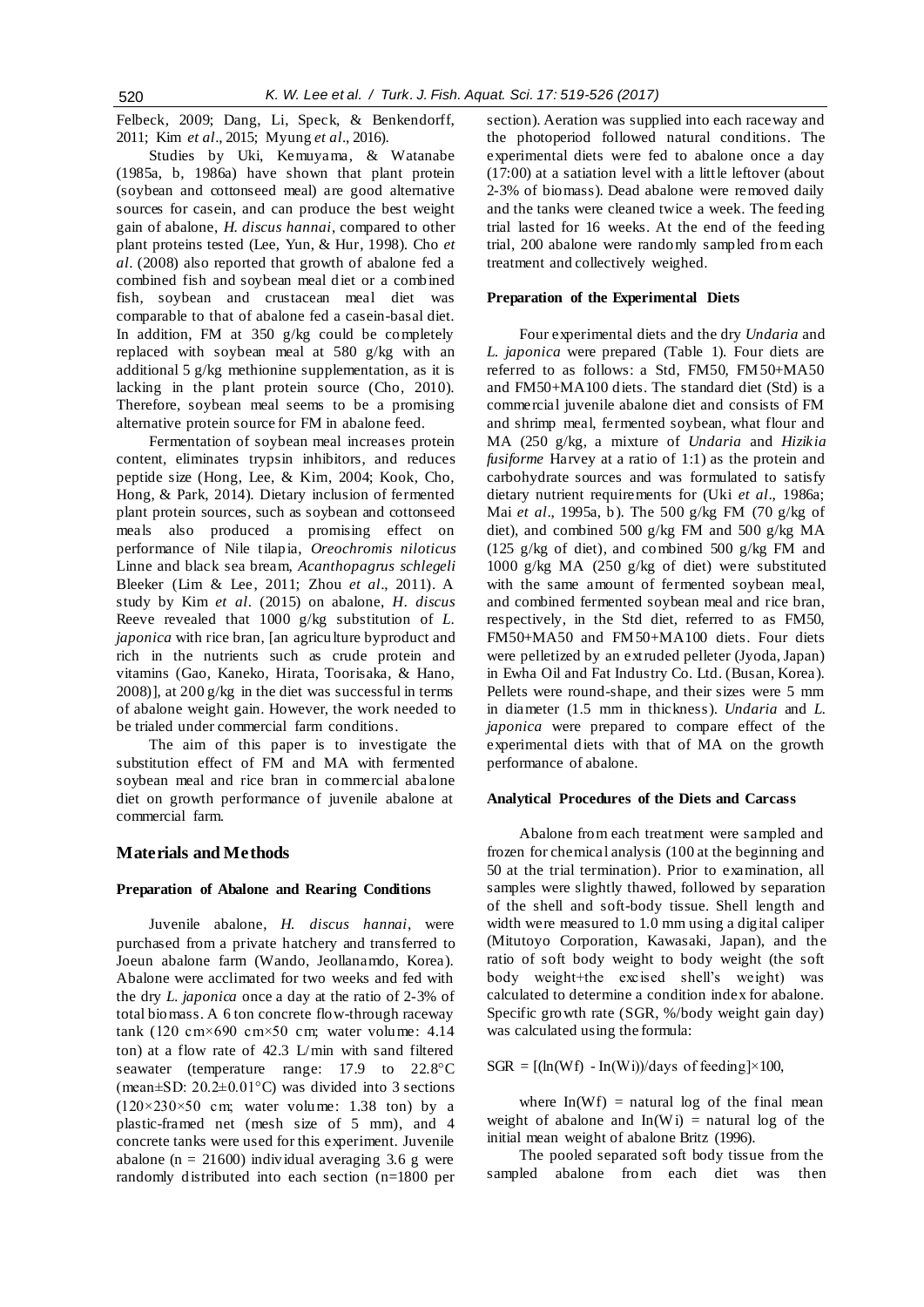|                                     | Experimental diets |             |     |                                     |     |             |
|-------------------------------------|--------------------|-------------|-----|-------------------------------------|-----|-------------|
|                                     | Std                | <b>FM50</b> |     | FM50+MA50 FM50+MA100 U. pinnatifida |     | L. japonica |
| Fish meal $(FM)^{1}$                | 140                | 70          | 70  | 70                                  |     |             |
| Fermented soybean meal <sup>2</sup> | 250                | 320         | 320 | 320                                 |     |             |
| Corn gluten meal                    | 34                 | 34          | 34  | 34                                  |     |             |
| Shrimp meal                         | 30                 | 30          | 30  | 30                                  |     |             |
| Wheat flour                         | 200                | 200         | 200 | 200                                 |     |             |
| Dextrin                             | 50                 | 50          | 50  | 50                                  |     |             |
| M acroalgae $(MA)^3$                | 250                | 250         | 125 |                                     |     |             |
| Rice bran                           |                    |             | 125 | 250                                 |     |             |
| Spirulina                           | 5                  | 5           | 5   | 5                                   |     |             |
| Yeast                               | 10                 | 10          | 10  | 10                                  |     |             |
| Sea aroma                           |                    |             |     | 1                                   |     |             |
| Choline chloride(500g/kg)           | 5                  | 5           | 5   | 5                                   |     |             |
| Vitamin premix <sup>4</sup>         | 5                  | 5           | 5   | 5                                   |     |             |
| Mineral premix $5$                  | 20                 | 20          | 20  | 20                                  |     |             |
| Nutrients (g/kg)                    |                    |             |     |                                     |     |             |
| Dry matter                          | 987                | 988         | 978 | 981                                 | 860 | 887         |
| Crude protein                       | 363                | 361         | 380 | 383                                 | 207 | 90          |
| Crude lipid                         | 14                 | 14          | 37  | 68                                  | 8   | 4           |
| Carbohy drate <sup>6</sup>          | 424                | 435         | 464 | 467                                 | 424 | 581         |
| Ash                                 | 199                | 190         | 119 | 82                                  | 361 | 325         |

**Table 1.** Feed formulation of the experimental diets (g/kg, DM basis)

<sup>1</sup>Fish meal (FM): Alaska pollack meal.

 $^2$ Fermented soybean meal was purchased from CJ CheilJedang Corp. (Seoul, Korea).

<sup>3</sup>Macroalgae (MA) were the mixture of *Undaria* and *Hizikia fusiforme* at a ratio of 1:1.

<sup>4</sup>Vitamin premix contained the following amount which were diluted in cellulose (g/kg mix): excipient, 317; riboflavin, 23.8; pyridoxine, 4.7; niacin, 95.2; Ca-pantothenate, 33.3; inositol, 476.9; folic acid, 1.5; p-amino benzoic acid, 47.6.

<sup>5</sup>Mineral premix contained the following ingredients (g/kg mix): Excipient, 45.5; MgSO<sub>4</sub>, 140.8; NaH<sub>2</sub>PO<sub>4</sub>, 92.4; KH<sub>2</sub>PO<sub>4</sub>, 246; Ca(H<sub>2</sub>PO<sub>4)2</sub>,  $139.5; ZnSO<sub>4</sub>, 22.5; Ca-lactate, 310; AICl<sub>3</sub>, 0.15; KI, 0.15; MnSO<sub>4</sub>, 2; CoCl<sub>2</sub>, 1.$ 

 $6C$ arbohydrate was calculated as the difference between 1000 and the sum of crude protein, crude lipid and ash contents.

homogenized and used for proximate analysis. Crude protein content was determined by the Kjeldahl method (Auto Kjeldahl System, Buchi B-324/435/412, Switzerland), crude lipid was determined using an ether-extraction method, moisture was determined by oven drying at  $105\Box$ C for 24 h and ash was determined using a muffle furnace at  $550 \square C$  for 4 h. All methods were according to AOAC (1990) practices. Amino acid composition of the experimental diets were determined by using a high speed amino acid analyzer (Hitachi L-8800, Tokyo, Japan) after which the samples were hydrolyzed in 6 N HCl for 24 h at 110□С.

## **Statistical Analysis**

One-way ANOVA and Duncan`s multiple range test (Duncan, 1955) were used to determine the significance of the differences among the means of treatments by using SAS version 9.3 program (SAS Institute, Cary, NC, USA). Percentage data was arcsine-transformed prior to statistical analysis.

# **Results**

Amino acid profiles of the experimental diets are given in Table 2. The essential amino acids, such as arginine, isoleucine, lysine, methionine, threonine and valine were relatively low in the FM50 diet, but arginine, histidine, isoleucine, leucine, phenylalanine and valine were relatively high in the FM50+MA50 and FM50+MA 100 diets compared to the Std diet.

Fatty acid profiles of the experimental diets are presented in Table 3. A sum of n-3 highly unsaturated fatty acid (HUFA) content were relatively high in the Std diet compared to that of the FM50, FM50+MA50 and FM50+MA100 diets, especially linolenic acid (18:3n-3), eicosapentaenoic acid (EPA, 20:5n-3) and docosahexanoic acid (DHA, 22:6n-3) decreased in proportion to an amount of substitution of FM and MA with the fermented soybean meal and rice bran, respectively, but linoleic acid (18:2n-6) content increased. No EPA and DHA was also found in MA (*Undaria* and *L. japonica*) diets.

Survival of abalone fed the all formulated diets was significantly higher (P<0.0001) than that of abalone fed the *Undaria* and *L. japonica* (Table 4). Survival of abalone fed the *Undaria* was significantly higher (P<0.05) than that of abalone fed the *L*. *japonica*. Weight gain (g/abalone) and SGR (%/day) of abalone fed the Std diet were significantly higher (P<0.0001) than those of abalone fed the all other diets, and followed by the FM50, FM50+MA50 and FM50+MA100 diets, *Undaria* and *L. japonica* in that in order.

The longest shell length was obtained in abalone fed the Std diet, followed by the FM50, FM50+MA50 and FM50+MA100 diets, *L. japonica*, and *Undaria*  (Table 5). The widest shell width was observed in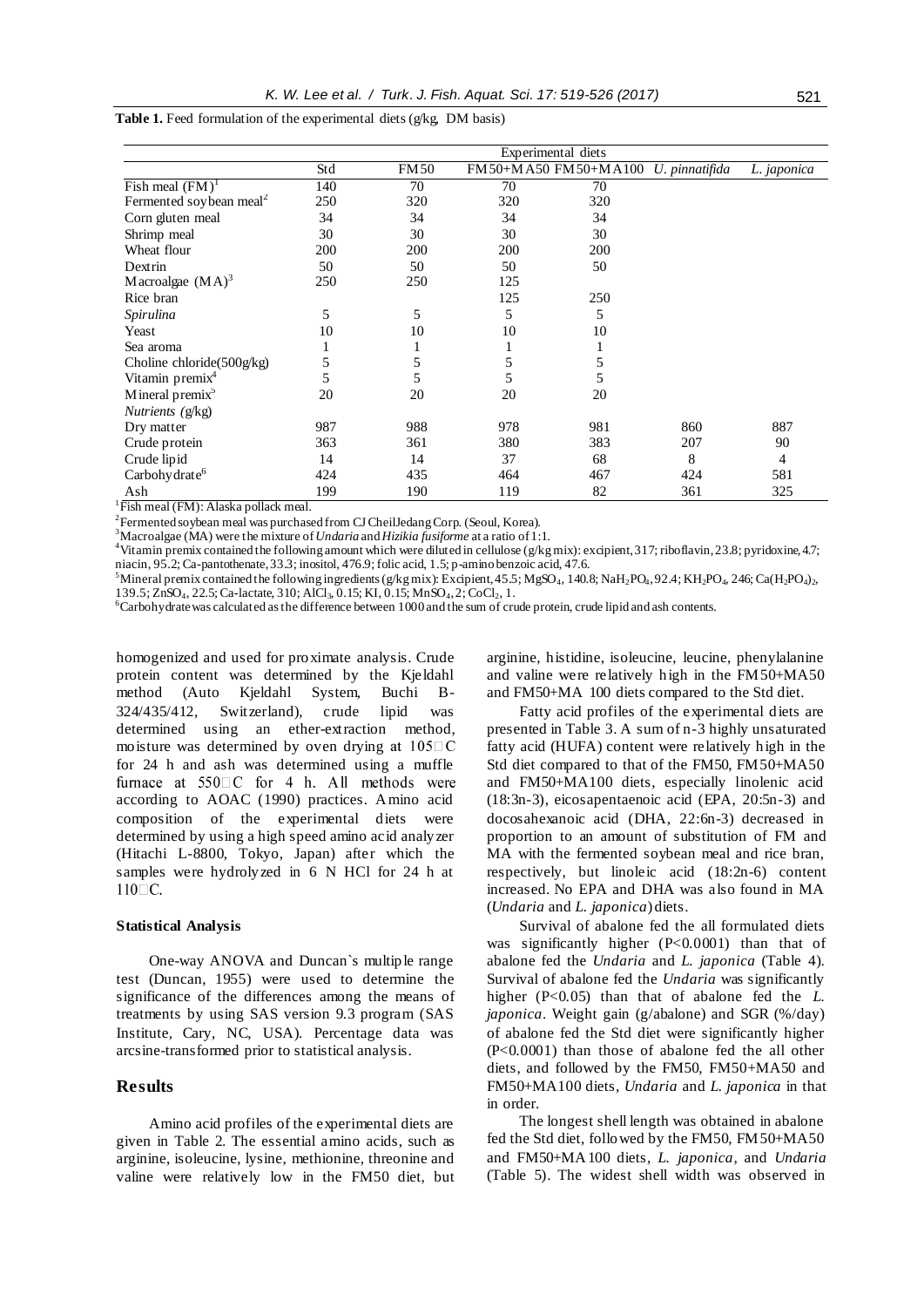|                | Experimental diets |             |             |            |                |             |
|----------------|--------------------|-------------|-------------|------------|----------------|-------------|
|                | Std                | <b>FM50</b> | FM 50+M A50 | FM50+MA100 | U. pinnatifida | L. japonica |
| Alanine        | 19.0               | 18.1        | 19.0        | 18.7       | 19.3           | 4.7         |
| Arginine       | 21.3               | 20.5        | 22.2        | 22.9       | 7.3            | 2.6         |
| Aspartic acid  | 34.0               | 34.4        | 36.4        | 35.8       | 14.0           | 15.6        |
| Cystine        | 4.5                | 4.6         | 5.0         | 5.1        | 1.4            | 1.0         |
| Glutamic acid  | 59.5               | 60.2        | 64.3        | 64.1       | 19.8           | 25.6        |
| Glycine        | 19.5               | 17.3        | 18.3        | 18.0       | 8.2            | 3.4         |
| Histidine      | 7.4                | 7.5         | 8.3         | 8.5        | 2.2            | 1.0         |
| Isoleucine     | 14.4               | 14.2        | 15.7        | 15.5       | 6.4            | 2.4         |
| Leucine        | 26.9               | 26.9        | 28.9        | 28.5       | 11.1           | 4.1         |
| Lysine         | 18.1               | 16.9        | 18.2        | 18.0       | 7.2            | 2.8         |
| Methionine     | 5.7                | 5.3         | 5.6         | 6.1        | 2.8            | 1.1         |
| Pheny lalanine | 16.1               | 16.3        | 17.5        | 17.2       | 3.7            | 2.9         |
| Proline        | 18.4               | 18.1        | 19.2        | 19.6       | 6.5            | 3.1         |
| Serine         | 16.8               | 16.9        | 17.0        | 16.8       | 6.0            | 2.8         |
| Threonine      | 14.2               | 14.0        | 14.3        | 14.0       | 6.4            | 3.0         |
| Tyrosine       | 10.6               | 10.5        | 11.3        | 11.7       | 4.2            | 1.8         |
| Valine         | 16.2               | 15.9        | 17.6        | 17.5       | 7.8            | 3.3         |

**Table 2.** Amino acid profiles of the experimental diets (g/kg, DM basis)

Table 3. Fatty acid compositions of the experimental diets (g/kg of total fatty acid)

|                                             | Experimental diets |             |           |            |                |             |  |
|---------------------------------------------|--------------------|-------------|-----------|------------|----------------|-------------|--|
|                                             | Std                | <b>FM50</b> | FM50+MA50 | FM50+MA100 | U. pinnatifida | L. japonica |  |
| 14:0                                        | 36.1               | 32.1        | 16.2      | 10.0       | 55.9           | 88.4        |  |
| 15:0                                        | n.d                | n.d         | n.d       | n.d        | 9.6            | n.d         |  |
| 16:0                                        | 192.0              | 194.8       | 174.2     | 172.9      | 273.6          | 155.0       |  |
| 18:0                                        | 25.1               | 25.4        | 19.8      | 18.6       | 27.0           | 13.2        |  |
| 20:0                                        | n.d                | n.d         | 4.1       | 4.6        | 6.3            | n.d         |  |
| 21:0                                        | n.d                | n.d         | n.d       | n.d        | 5.8            | n.d         |  |
| 22:0                                        | n.d                | n.d         | 2.8       | 2.9        | n.d            | n.d         |  |
| 24:0                                        | n.d                | n.d         | 4.5       | 4.9        | n.d            | n.d         |  |
| $\sum$ Saturates                            | 253.2              | 252.3       | 221.6     | 213.9      | 378.2          | 256.6       |  |
| $14:1n-9$                                   | 2.9                | 3.2         | n.d.      | n.d.       | 7.1            | 5.7         |  |
| $16:1n-9$                                   | 35.6               | 27.4        | 13.3      | n.d.       | 8.1            | 27.5        |  |
| $16:2n-6$                                   | n.d                | n.d         | n.d       | 8.2        | n.d            | n.d         |  |
| $17:1n-9$                                   | n.d                | n.d         | n.d       | n.d        | 5.7            | $6.0\,$     |  |
| 18:1n-9                                     | 176.3              | 170.1       | 293.7     | 335.9      | 115.1          | 210.6       |  |
| $18:1n-11$                                  | 42.6               | 38.8        | 20.0      | 14.8       | n.d.           | n.d.        |  |
| $20:1n-9$                                   | 29.8               | 19.0        | 12.1      | 9.5        | n.d.           | n.d.        |  |
| $22:1n-9$                                   | 18.7               | 10.2        | 4.8       | 2.8        | n.d.           | $6.2\,$     |  |
| $24:1n-9$                                   | 2.9                | n.d.        | n.d.      | n.d.       | n.d.           | n.d.        |  |
| $\Sigma M$ onoenes                          | 308.8              | 268.7       | 343.9     | 371.2      | 136.0          | 256.0       |  |
| $C18:2n-6$                                  | 260.2              | 312.4       | 344.0     | 363.1      | 61.1           | 85.1        |  |
| $C22:2n-6$                                  | n.d.               | n.d.        | n.d.      | n.d.       | 5.7            | n.d.        |  |
| $C18:3n-3$                                  | 30.7               | 39.4        | 26.5      | 21.8       | 61.9           | 64.4        |  |
| $C18:3n-6$                                  | n.d.               | n.d.        | n.d.      | n.d.       | 8.9            | 31.4        |  |
| C18:4n-3                                    | 13.9               | 15.5        | 9.4       | 3.6        | 102.7          | 70.3        |  |
| $C20:3n-3$                                  | 5.3                | 5.1         | 4.2       | n.d.       | 106.8          | 145.8       |  |
| $C20:3n-6$                                  | n.d.               | n.d.        | n.d.      | n.d.       | 5.2            | 6.0         |  |
| $C20:4n-3$                                  | 2.9                | n.d.        | n.d.      | n.d.       | 4.9            | n.d.        |  |
| $C20:5n-3$                                  | 60.9               | 52.4        | 26.8      | 14.5       | n.d.           | n.d.        |  |
| $C22:5n-3$                                  | 7.3                | 5.0         | n.d.      | n.d.       | 57.6           | 62.8        |  |
| $C22:6n-3$                                  | 50.0               | 43.4        | 20.8      | 11.9       | n.d.           | n.d.        |  |
| $\Sigma$ n-3 HUFA                           | 126.4              | 105.9       | 51.8      | 26.4       | 174.5          | 214.6       |  |
| Unknown<br>$\overline{\mathbf{r}^{\prime}}$ | 6.9                | 5.6         | 2.7       | n.d.       | 70.9           | 21.5        |  |

n.d. indicates not detected.

abalone fed the Std diet, and followed by the FM50, FM50+MA50 and FM50+MA100 diets, *Undaria*, and *L. japonica*. Shell height of abalone fed the formulated (Std, FM50, FM50+MA50 and

FM50+MA100) diets were not significantly different among treatments, but significantly taller (P<0.0009) than that of abalone fed the *Undaria* and *L. japonica*. The soft body weight of abalone fed the Std diet was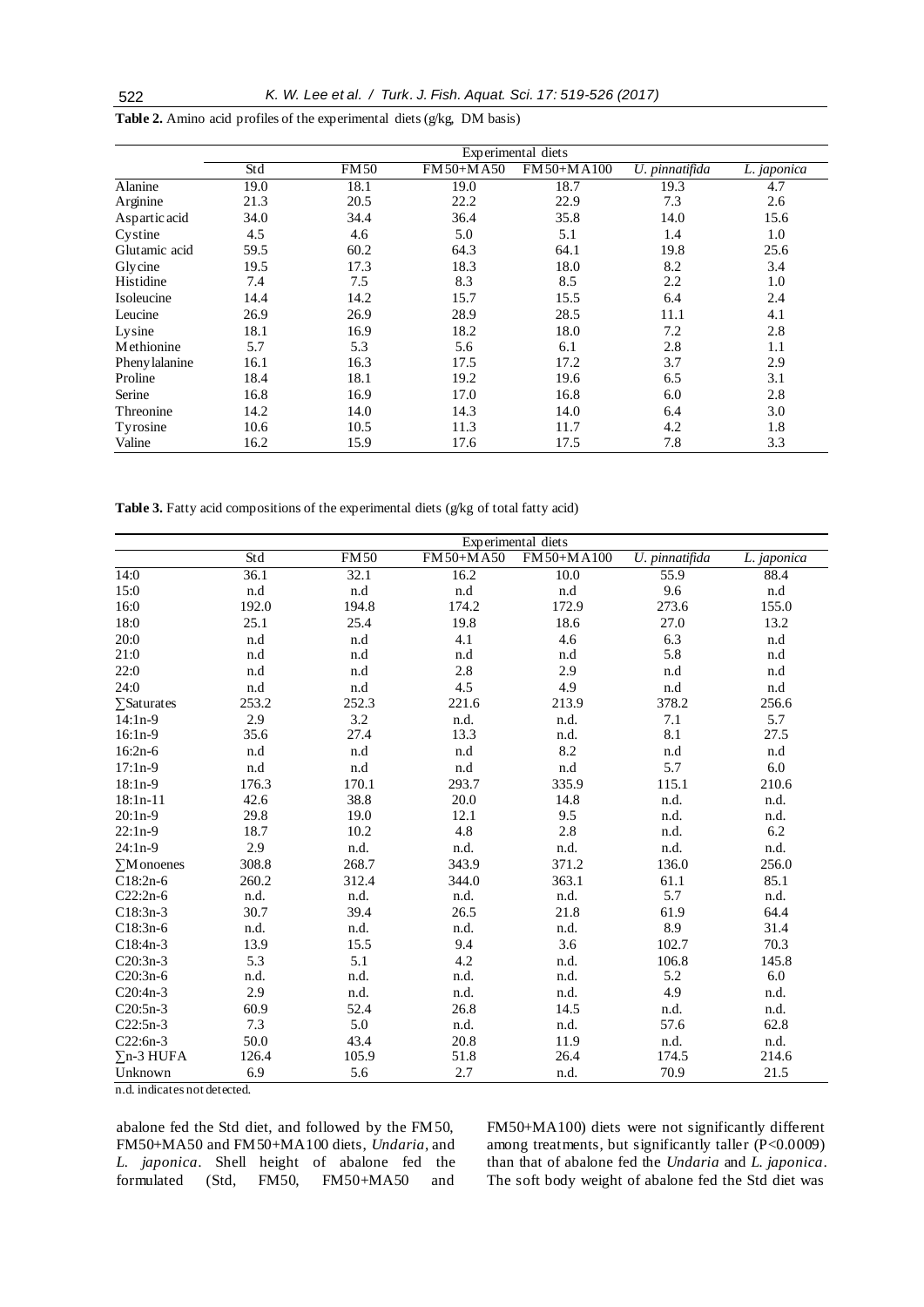**Table 4.** Survival (%), weight gain (g/abalone) and specific growth rate (SGR) of juvenile abalone fed experimental diets for 16 week

| Experimental diets | Initial weight | Final weight                | Survival                     | Weight gain                   | SGR <sup>1</sup>              |
|--------------------|----------------|-----------------------------|------------------------------|-------------------------------|-------------------------------|
|                    | (g/abalone)    | (g/abalone)                 | (%)                          | (g/abalone)                   | $(\% /day)$                   |
| Std                | $3.6 \pm 0.00$ | $7.5 \pm 0.01^a$            | $85.1 \pm 0.48$ <sup>a</sup> | $3.87 \pm 0.011^{\text{a}}$   | $0.63 \pm 0.001^{\text{a}}$   |
| <b>FM50</b>        | $3.6 \pm 0.00$ | $6.5 \pm 0.01^b$            | $84.8 \pm 0.75$ <sup>a</sup> | $2.94\pm0.005^{\rm b}$        | $0.52 \pm 0.000^b$            |
| $FM 50+MA 50$      | $3.6 \pm 0.00$ | $6.1 \pm 0.01$ <sup>c</sup> | $84.0 \pm 0.48$ <sup>a</sup> | $2.49 \pm 0.014$ <sup>c</sup> | $0.46 \pm 0.002$ <sup>c</sup> |
| $FM 50+MA 100$     | $3.6 \pm 0.00$ | $6.0 \pm 0.02$ <sup>c</sup> | $84.9 \pm 0.11^a$            | $2.40\pm0.021$ °              | $0.44 \pm 0.003$ <sup>c</sup> |
| U. pinnatifida     | $3.6 \pm 0.00$ | 5.6 $\pm$ 0.04 <sup>d</sup> | $80.4 \pm 0.18^b$            | $2.00 \pm 0.038$ <sup>d</sup> | $0.38 \pm 0.006$ <sup>d</sup> |
| L. japonica        | $3.6 \pm 0.00$ | $4.6 \pm 0.06^e$            | $72.4 \pm 0.27$ °            | $1.02 \pm 0.063^e$            | $0.22 \pm 0.012$ <sup>e</sup> |

Values (means of duplicate±SE) in the same column sharing the same superscript letter are not significantly different (P>0.05). <sup>1</sup>Specific growth rate (SGR, %/day) = [(Ln(Wf) - Ln(Wi))/days of feeding]×100, where Ln(Wf) = natural log of the final mean weight of abalone and  $Ln(Wi) =$  natural log of the initial mean weight of abalone.

**Table 5.** Shell length (mm), shell width (mm), shell height (mm), soft body weight (g) and the ratio of soft body weight to total weight of abalone fed the experimental diets for 16 week

|                    | Shell length                 | Shell width                  | Shell height           | Soft body weight            | Soft body           |
|--------------------|------------------------------|------------------------------|------------------------|-----------------------------|---------------------|
| Experimental diets | (mm)                         | (mm)                         | (mm)                   | (g)                         | weight/total weight |
| Std                | 41.7 $\pm$ 0.14 <sup>a</sup> | $28.5 \pm 0.01^a$            | $8.6 \pm 0.14^a$       | $4.3 \pm 0.05^{\text{a}}$   | $0.61 \pm 0.004^a$  |
| <b>FM50</b>        | $40.6 \pm 0.05^{\rm b}$      | $28.0\pm0.33^{ab}$           | $8.6 \pm 0.01^a$       | $4.0\pm0.02^{ab}$           | $0.60 \pm 0.003^a$  |
| $FM 50+MA 50$      | $40.0 \pm 0.10^{\circ}$      | $27.2 \pm 0.41^{\rm b}$      | $8.6 \pm 0.20^a$       | $3.8\pm0.21^{b}$            | $0.60 \pm 0.013^a$  |
| $FM 50+MA 100$     | $39.7 \pm 0.00$ <sup>d</sup> | $27.1 \pm 0.09^b$            | $8.3 \pm 0.12^a$       | $3.7 \pm 0.04^b$            | $0.61 \pm 0.004^a$  |
| U. pinnatifida     | $38.1 \pm 0.08$ <sup>e</sup> | $25.9 \pm 0.02$ <sup>c</sup> | $7.2 \pm 0.05^{\rm b}$ | $3.1 \pm 0.08$ <sup>c</sup> | $0.61 \pm 0.002^a$  |
| L. japonica        | $38.2 \pm 0.00^e$            | $25.9 \pm 0.05$ <sup>c</sup> | $7.2 \pm 0.13^b$       | $3.1 \pm 0.05$ <sup>c</sup> | $0.60 \pm 0.006^a$  |

Values (means of duplicate±SE) in the same column sharing the same superscript letter are not significantly different (P>0.05).

significantly heavier  $(P<0.002)$  than all other diets, except for the FM50 diet. However, the ratio of the soft body weight to total weight of abalone was not significantly (P>0.4) different among the diets.

Moisture and ash content of the soft body of abalone was not significantly  $(P>0.6)$  different among the diets (Table 6). However, crude protein content of the soft body of abalone fed the FM50+MA100 diet was significantly higher  $(P<0.05)$  than that of abalone fed the all other diets. Crude protein content of the soft body of abalone fed the FM50+MA50 diet was also significantly higher (P<0.0003) than that of abalone fed the *Undaria* and *L. japonica*, but not significantly different from that of abalone fed the Std and FM50 diets. Crude lipid content of the soft body of abalone fed the FM50+MA50 and FM50+MA100 diets was significantly higher (P<0.0002) that of abalone fed the all other diets. Crude lipid content of the soft body of abalone fed the Std and FM 50 diets was also significantly higher that of abalone fed the *Undaria* and *L. japonica*. Crude protein and lipid content of the soft body of abalone was directly reflected from dietary protein and lipid contents.

# **Discussion**

The several essential amino acids, such as arginine, isoleucine, lysine, methionine, threonine and valine were low in the FM50 diet, but arginine, histidine, isoleucine, leucine, phenylalanine and valine were high in the FM50+MA50 and FM50+MA 100 diets compared to the Std diet (Table 2). All essential amino acids were found, but relatively low in the *Undaria* and *L. japonica* in this study, agreeing with Daweczynski, Schubert, and Jahreis (2007)'s study. Mai, Mercer, and Donlon (1994) also reported that the several essential amino acids, such as arginine, methionine, threonine and histidine were the limiting factor in 6 species of MA, *Ulva lactuca* Linne, *Chondrus crispus* Stackh, *Palmaria palmate* Linnaeus, *Alaria esculenta* Linne, *Laminaria digitata* Hudson and *Laminaria saccharina* Linne, for abalones, *H. tuberculata* Linnaeus and *H. discus hannai*. Histidine was also reported to be a limiting factor when fish meal was substituted with various sources of animal and/or plant protein sources (Cho, 2010).

A sum of n-3 HUFA content were high in the Std diet compared to that of the FM50, FM50+MA50 and FM50+MA100 diets, especially linolenic acid, EPA and DHA decreased in proportion to an amount of substitution of FM and MA with the fermented soybean meal and rice bran, respectively, but linoleic acid content increased. Similar EPA and DHA contents in soybean and rice bran oils were reported by Krishna, Hemakumar, and Khaton (2006) and Grisdale-Helland *et al*. (2002). No EPA and DHA was also found in MA, *Undaria* and *L. japonica*, diets in this study, partially agreeing with Dawezynski *et al*. (2007)'s study showing that 132 and 162 g/kg of EPA were detected in *Undaria pinnatifia* and *Laminaria* sp., but no DHA was detected in all seaweeds investigated. The requirement of n-3 HUFA was reported to be 10 g/kg in the diet containing 50 g/kg lipid, being equivalent to 0.5 g/kg in the diet for abalone, *H. discus hannai* (Uki, Kemuyama, &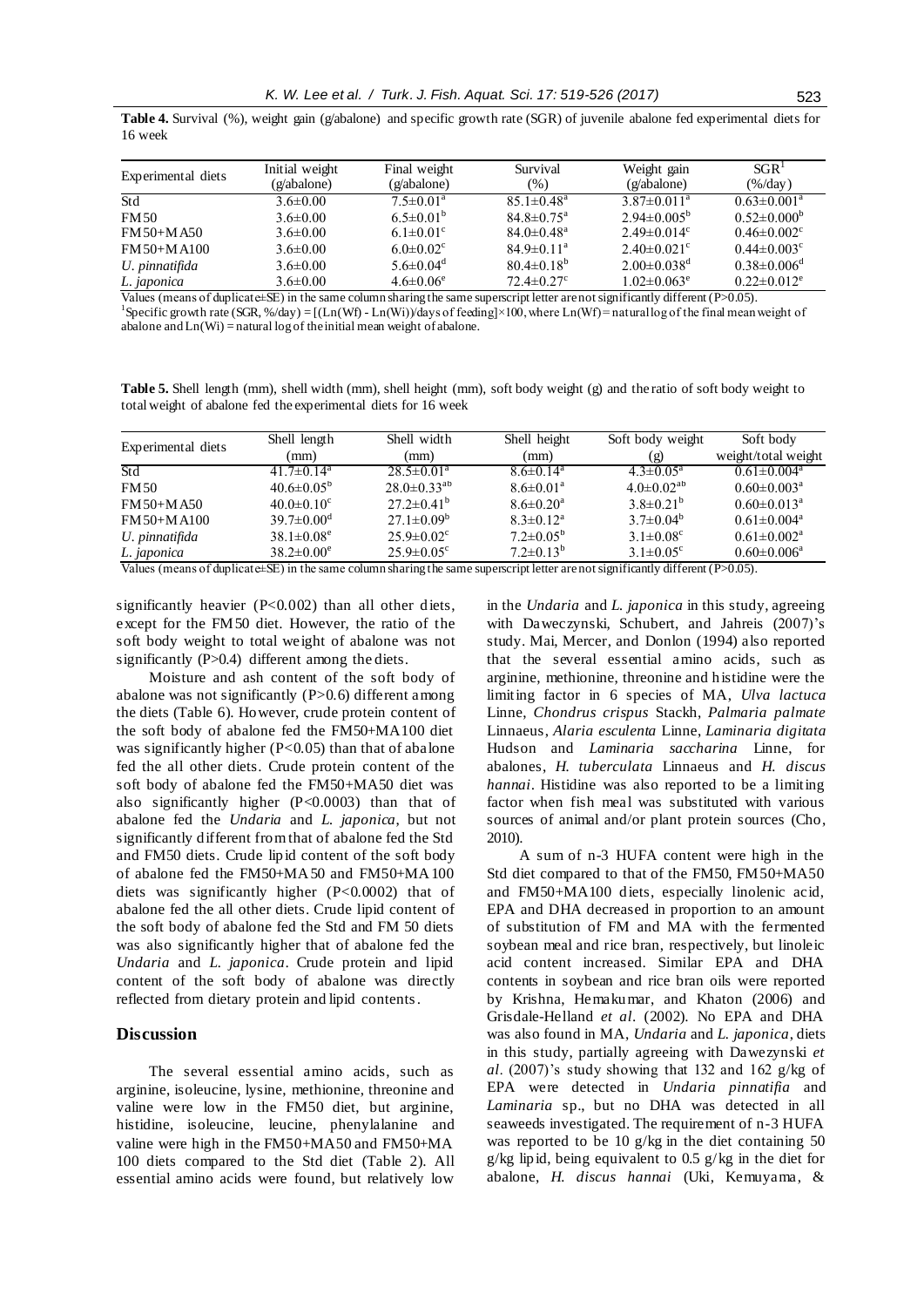| Experimental diets | Moisture                 | Crude protein              | Crude lipid          | Ash                     |
|--------------------|--------------------------|----------------------------|----------------------|-------------------------|
| Std                | $773 \pm 2.0^{\circ}$    | $168 \pm 1.6^{\circ}$      | $9\pm0.4^{\circ}$    | $28 \pm 1.2^a$          |
| <b>FM50</b>        | $778 \pm 1.2^a$          | $167 \pm 0.8^{\rm bc}$     | $8\pm0.8^{b}$        | $27 \pm 0.4^{\rm a}$    |
| FM 50+M A50        | $775 \pm 6.9^{\rm a}$    | $172 \pm 0.8^b$            | $16 \pm 0.8^{\rm a}$ | $25 \pm 0.0^{\circ}$    |
| FM 50+M A100       | $769 \pm 0.8^{\text{a}}$ | $184 \pm 1.2^a$            | $17\pm0.8^{\rm a}$   | $25 \pm 0.4^{\text{a}}$ |
| U. pinnatifida     | $770 \pm 0.4^{\text{a}}$ | $163 \pm 1.6$ <sup>c</sup> | $6\pm0.4^\circ$      | $29 \pm 0.4^{\text{a}}$ |
| L. japonica        | $771 \pm 0.0^{\text{a}}$ | $158 \pm 1.2^d$            | $6\pm0.4^\circ$      | $27 \pm 0.4^{\text{a}}$ |

**Table 6.** Chemical composition  $(g/\text{kg})$  of the soft body of abalone at the end of the 16 week feeding trial

Values (means of duplicate±SE) in the same column sharing the same superscript letter are not significantly different (P>0.05).

Watanabe, 1986b). However, the requirement of n-3 HUFA was all satisfied in the all diets, and ranged from 0.9 g/kg (*L. japonica*) to 1.9 g/kg (FM50+MA50 diet). Mai, Mercer, & Donlon (1996) reported that EPA played a prominent role for 2 species of abalone, *H. tuberculata* and *H. discus hannai*, and n-3 and n-6 polyunsaturated fatty acid (PUFA) seemed to be essential for abalone, *H. discus hannai*.

Poor performance in survival, weight gain and SGR of abalone fed the *Undaria* and *L. japonica* could be explained by the poor nutritional quantity and quality of essential amino and fatty acids in these MA (Tables 2 and 3). Similarly, MA commonly used as feed in wild did not produce the optimal performance of abalone (Lee, 1998; Cho *et al*., 2006; Kim *et al*., 1998; Naidoo *et al*., 2006; Cho *et al*., 2008; Gracia-Esquivel & Felbeck, 2009; Dang *et al*., 2011; Myung *et al*., 2016).

Poorer weight gain of abalone fed the FM50, FM50+MA50 and FM50+MA100 diets was observed compared to that of abalone fed the Std diet in this study. However, unlike this study, Cho (2010) showed that FM at 350 g/kg could be completely replaced with soybean meal at 580 g/kg with 5 g/kg methionine supplementation in the diet for juvenile abalone. The differences in performance of abalone between this study and Cho (2010)'s study could have resulted from the lack of methionine supplementation in this study. However, Lee *et al*. (1998) reported that the plant protein sources (soybean meal or cotton seed meal) without supplementation of amino acids and are likely to be deficient in plant protein sources could replace casein or FM in the diet for abalone, *H. discus hannai*. Fish meal could also be successfully replaced with a combined animal and plant protein sources in abalone diets (Guzman & Viana, 1998; Bautista-Teruel, Fermin, & Koshio, 2003; Cho, 2010).

Another reason for the poorer weight gain of abalone fed the FM50, FM50+MA50 and FM50+MA100 diets compared to that of abalone fed the Std diet could be due to the fermentation of soybean meal in this study. Abalone may not utilize the fermented soybean meal well. This is why all 500 g/kg fish meal substituted diets with the fermented soybean meal regardless of substitution of MA with rice bran produced poorer weight gain in this study. Similarly, juvenile abalone (*H. discus*) fed the FMbasal diet with 250 g/kg fermented soybean meal achieved poorer weight gain than that fed the FM- basal diet with 250 g/kg soybean meal in the 16-week feeding trial (Cho, 2016; unpublished data). Nutritional values of fermented soybean meal varied depending on physical conditions of fermentation (Kook *et al*., 2014). More studies to elucidate the reason why abalone fed the diet containing fermented soybean meal showed poorer growth performance than that fed diet containing soybean meal is needed. Unlike this study, however, dietary inclusion of the fermented plant protein sources, such as soybean meal and cottonseed meal produced promising effect on performance of fish (Lim & Lee, 2011; Zhou *et al*., 2011).

Unlike Kim *et al*. (2015)'s study, 50% and 100% substitution of MA with rice bran in the FM50+MA50 and FM50+MA100 diets, respectively, produced poorer weight gain of abalone compared to the Std and FM50 diets in this study. The differences could have resulted from those in MA used in both studies. MA used in this study are the mixture of *Undaria* and *Hizikia fusiforme* at a ratio of 1:1, but a single *L. japonica* was used in the former. Abalone fed the diets (Std and FM50 diets) containing the mixture of *Undaria* and *Hizikia fusiforme* in this study outgrew over that fed the control diet containing *L. japonica* in Kim *et al*. (2015)'s study. The mean SGR was 0.58%/day in this study, but 0.46%/day for the latter. Therefore, substitution effect of MA with rice bran in this study was probably masked. The combined MA produced slightly, but not significantly, improved weight gain of abalone, *H. discus hannai* and *H. laevigata* Donovan, over a single MA (Qi *et al*., 2010; Dang *et al*., 2011).

No difference in weight gain and SGR of abalone fed the FM50+MA50 and FM50+MA100 diets (Table 4) in this study could indicate that another 50% MA in the commercial diet could be substituted with rice bran as long as 500 g/kg MA were substituted with rice bran. Abalone are known to be herbivorous and feed mostly on MA, which is usually low in protein and lipid, but high in carbohydrate, 400-500 g/kg in the wild (Thongrod, Tamtin, Chairat, & Boonyaratpalin, 2003). Unlike this study, however, Kim *et al*. (2015) reported that 400 g/kg substitution of *L. japonica* with rice bran at 200 g/kg in the diet achieved the best specific growth rate of abalone, *H. discus* and concluded that 100% substitution of *L. japonica* with rice bran at 200 g/kg in the diet was successfully made without retardation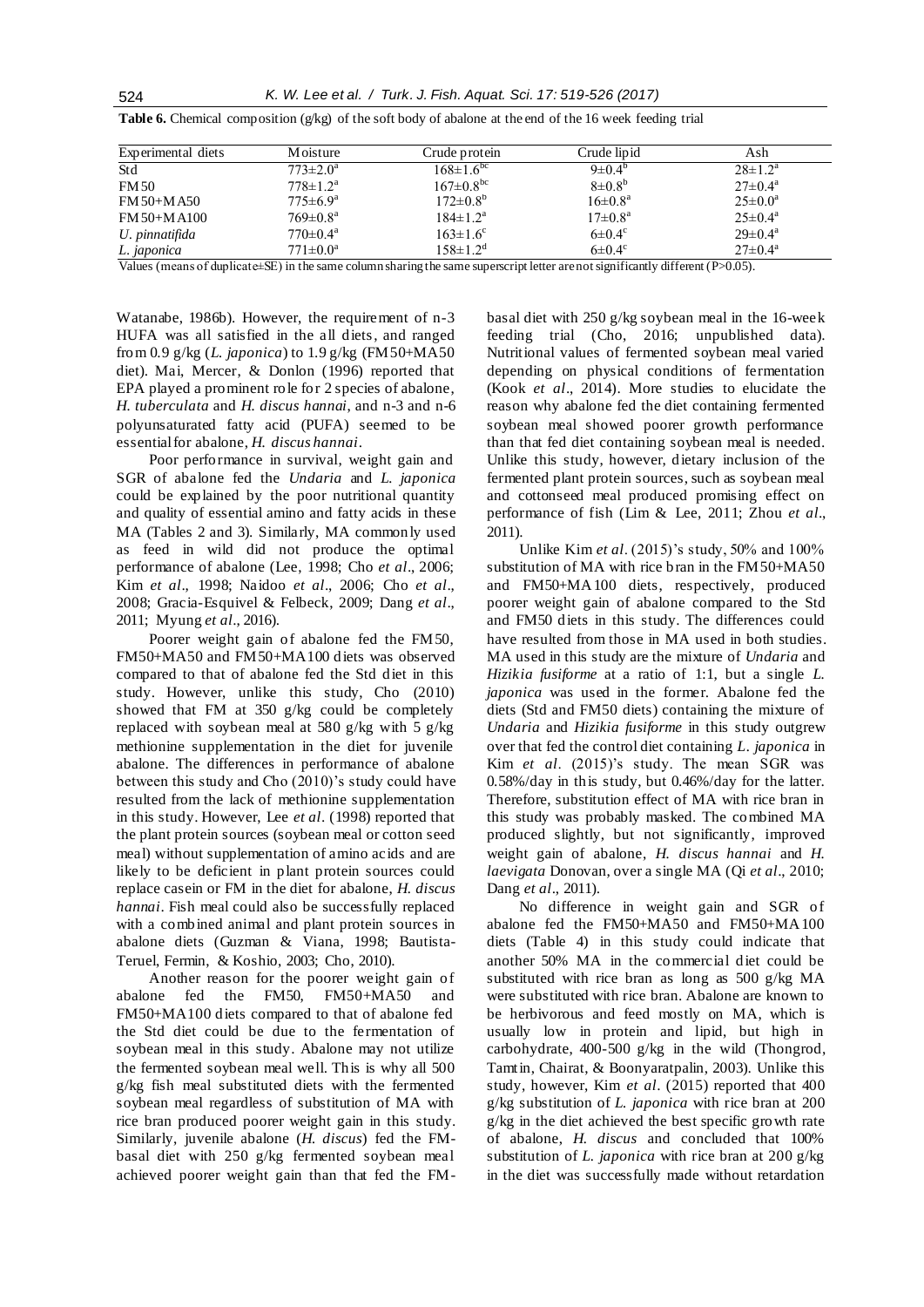of weight gain when juvenile abalone were fed on the experimental diets trailed over *L. japonica.* However, a 16 week trail may not be a sufficiently long enough time give that abalone remain on farms for considerably longer periods. Similarly, the leaf meal, *Moringa oliefera* Lamarck, and freshwater aquatic fern, *Azolla pinnata* R. Brown, are promising alternative feed ingredients for *H. asinina* (Linnaeus) culture (Reyes & Fermin, 2003).

Biological criteria of abalone measured in this study (shell length, shell width, shell height and soft body weight), except for the ratio of the soft body weight to total weight seemed to be closely related to growth rate of abalone. Similarly, biological criteria of abalone agreed with growth rate of abalone (Bautista-Teruel *et al*., 2003; Cho, 2010; Myung *et al*., 2016).

Crude protein and lipid content of the soft tissue directly related to dietary protein and lipid contents in this study, and agreed with other studies (Mai *et al*., 1995a, b; Thongrod *et al*., 2003; Cho *et al*., 2008; Garcia-Esquivel & Felbeck, 2009; Cho, 2010; Kim *et al*., 2015; Myung *et al*., 2016).

In conclusion, the substitutability of fermented soybean meal for fish meal seems to be rather limited in commercial diets for abalone farm. However, another 500 g/kg MA in the commercial diet could be substituted with rice bran as long as 500 g/kg MA were substituted with rice bran. In considering feed cost, the FM50+MA50 diet is the most recommendable for abalone farm.

#### **Acknowledgments**

This research was a part of the projected titled "Development of the granule-type artificial diet for larval fish" funded by the Ministry of Oceans and Fisheries, Korea. In addition, this work was supported by a grant from the National Institute of Fisheries Science (R2016016).

#### **References**

- AOAC (Association of Official Analytical Chemists), (1990). Official Methods of Analysis, 15th edn. Arlington, VA, USA.
- Bautista-Teruel, M.N., Fermin, A.C., & Koshio, S.S. (2003). Diet development and evaluation for juvenile abalone, *Haliotis asinina*: animal and plant protein sources. *Aquaculture*, 219(1-4), 645-653. http://dx.doi.org/10.1016/S0044-8486(02)00410-6
- Britz, P.J. (1996). Effect of dietary protein level on growth performance of South African abalone, *Haliotis midae*, fed fishmeal-based semi-purified diets. *Aquaculture*, 140(1-2), 55-61. [http://dx.doi.org/10.1016/0044-8486\(95\)01198-6](http://dx.doi.org/10.1016/0044-8486(95)01198-)
- Cho, S.H., Park, J., Kim, C., Yoo, J., & Lee, S. (2006). Effect of the various sources of dietary additives on growth, body composition and shell color of abalone *Haliotis discus hannai*. *Journal of Aquaculture*, 19(4), 275-280.
- Cho, S.H., Park, J., Kim, C., & Yoo, J. (2008). Effect of

casein substitution with fishmeal, soybean meal and crustacean meal in the diet of the abalone *Haliotis discus hannai* Ino. *Aquaculture Nutrition,* 14(1), 61- 66. http://dx.doi.org/10.1111/j.1365-2095.2007. 00505.x

- Cho, S.H. (2010). Effect of fishmeal substitution with various animal and/or plant protein sources in the diet of the abalone *Haliotis discus hannai* Ino. *Aquaculture Research*, 41(10), e587-e593. [http://dx.doi.org/10.1111/j.1365-2](http://dx.doi.org/10.1111/j.1365-)109.2010.02561.x
- Dang, V.T., Li, Y., Speck, P., & Benkendorff, K. (2011). Effects of micro and macroalgal diet supplementations on growth and immunity of hreenlip abalone, *Haliotis laevigata*. *Aquaculture*, 320(1-2), 91-98. http://dx.doi.org/10.1016/j.aquaculture.2011. 08.009
- Dawezynski, C., Schubert, R., & Jahreis, G. (2007). Amino acids, fatty acids, and dietary fiber in edible seaweed products. *Food Chemistry*, 103(3), 891-899. http://dx.doi.org/10.1016/j.foodchem.2006.09.041
- Duncan D.B. (1955). Multiple range and multiple F tests. *Biometrics*, 11, 1-42.
- Food and Agriculture Organization of the United Nations (FAO). (2014). FAO Globefish reports.
- FishStatJ. (2015). Food and Agriculture Organization of the United Nations. Rome.
- Gao, M., Kaneko, M., Hirata, M.H., Toorisaka, E., & Hano, T. (2008). Utilization of rice bran as nutrient sources for fermentative lactic acid production. *Bioresource Technology*, 99(9), 3659-3664.
	- http://dx.doi.org/10.1016/j.biortech.2007.07.025
- Gracia-Esquivel, Z., & Felbeck, H. (2009). Comparative performance of juvenile red abalone, *Haliotis rufescens*, reared in laboratory with fresh kelp and balanced diets. *Aquaculture Nutrition*, 15(2), 209-217. http://dx.doi.org/10.1111/j.1365-2095.2008.00585.x
- Grisdale-Helland, B., Ruyter, B., Rosenlund, G., Obach, A., Helland, S.J., Sandberg, M.G., Standal, H., & Rosjo, C. (2002). Influence of high contents of dietary soybean oil on growth, feed utilization, tissue fatty acid composition, heart histology and standard oxygen consumption of Atlantic salmon (*Salmo salar*) raised at two temperatures. *Aquaculture*, 207(3-4), 311-329. http://dx.doi.org/10.1016/S0044-8486(01)00743-8
- Guzman, J.M., & Viana, M.T. (1998). Growth of abalone *Haliotis fulgens* fed diets with and without fish meal, compared to a commercial diet. *Aquaculture*, 165 (3- 4), 321-331. http://dx.doi.org/10.1016/S0044-8486 (98)00271-3
- Hong, K.J., Lee, C.H., & Kim, S.W. (2004). *Aspergillus oryzae* GB-107 fermentation improves nutritional quality of food soybean and feed soybean meals. *Journal of Medicinal Food*, 7(4), 430-434. http://dx.doi.org/10.1089/jmf.2004.7.430.
- Kim, J., Lee, S., Han, S., Kim, B., & Park, S. (1998). Effects of experimental diets, commercial diets and algae (*Undaria*) on growth and body composition among juvenile abalones (*Haliotis discus*, *H. sieboldii*  and *H. discus hannai*). *Journal of Aquaculture*, 11(4), 505-512.
- Kim, Y.E., Myung, S.H., Kim, H.S., Jung, W., Cho, S.H., Jwa, M.S., Kim, P.Y., Park, M., & Kim, B. (2015). Effect of dietary substitution of sea tangle (ST), *Laminaria japonica* with rice bran (RB) on growth and body composition of juvenile abalone (*Haliotis discus*)*. Aquaculture Research*, 47(4), 1202-1208. http://dx.doi.org/10.1111/are.12577